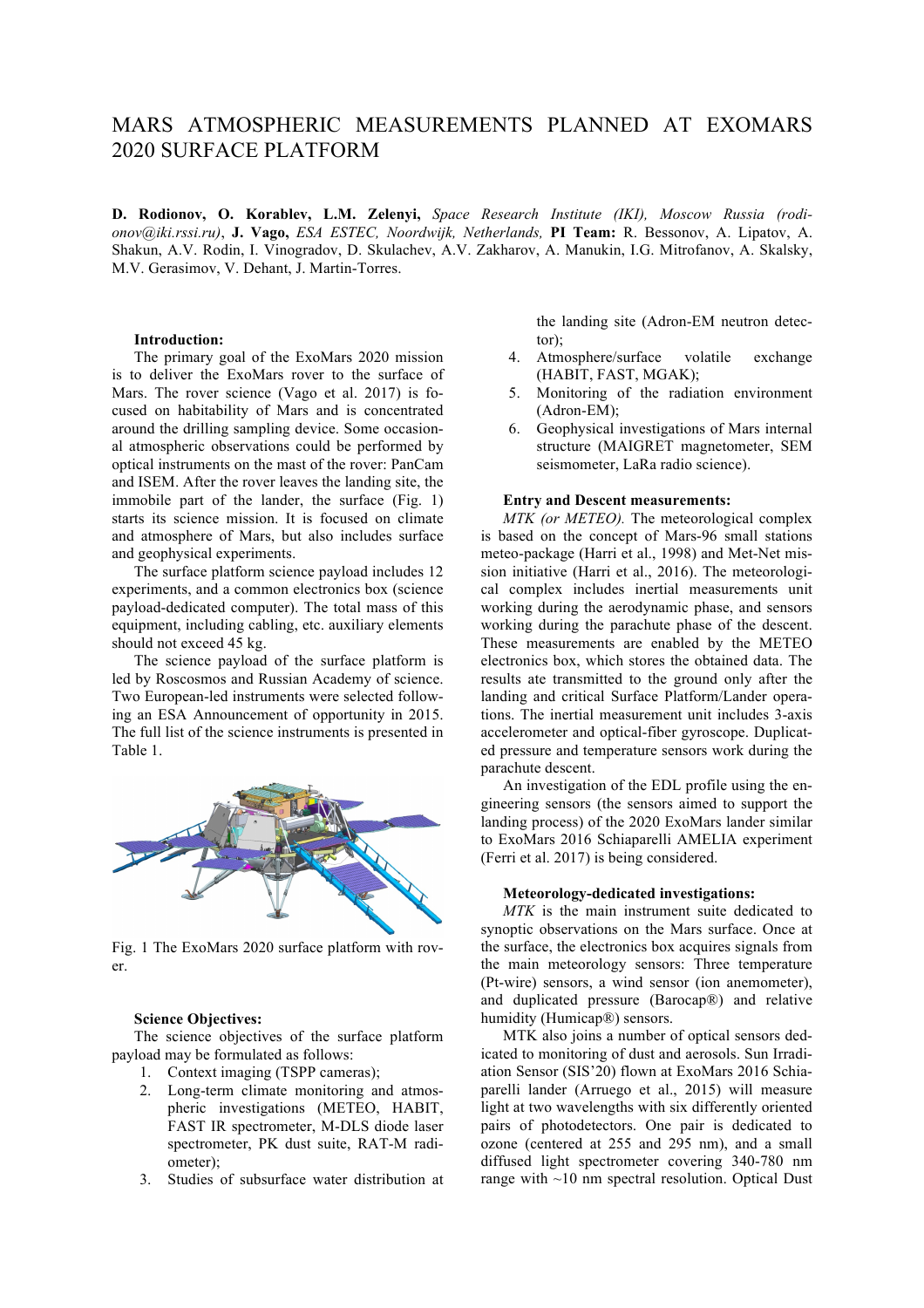Sensor (ODS, Maria et al., 2006) measures sky brightness at two wavelengths with well-determined field-of-view. Dust Sensor (DS'20) is an *in-situ* nephelometer operating at near-back-scattering mode in two IR ranges  $(2.5 \text{ and } 4 \text{ µm})$ . Yet another active dust sensor, called Aerosol Sensor, is essentially a Lidar pointed to near-zenith, intended to sound up to 500 m - 1 km height. A heritage sensor was flown at Mars Polar Lander mission.

Temperature, wind, and humidity sensors, and SIS are mounted at a one-meter deployable mast. After erected its full height above the surface is  $\sim$ 2 m; the temperature sensors are located at three different levels. The pressure sensor is inside the electronics box; dust sensors are located at the body of the lander where obscuration is minimal.

*HABIT.* HAbitability, Brine Irradiation and Temperature unit has REMS/Curiosity (Gómez-Elvira et al., 2012) heritage. It includes three air temperature sensors, a surface temperature, and a UV irradiation sensor. HABIT is located below the surface platform deck, and the air temperature sensors complement MTK sensors located higher. The surface temperature is measured remotely with an IR radiometer (8-  $14 \mu m$ ).

*RAT-M* is another surface/shallow subsurface temperature monitor. It will measure the temperature from the surface down to a depth of  $\sim$ 1m in three broad microwave ranges (8-16 GHz). The second RAT-M antenna is pointed upwards, and aimed for measuring microwave radiation from dust, in particular during periods of high dust loading and the dust storms to characterize high optical depths, immeasurable in the visible or IR ranges.

*PK* (Dust complex) joins sensors dedicated to contact measurements of dust properties (Zakharov et al. 2014). A set of piezoelectric sensors is sensitive to impacts of individual dust particles and allows to measure their flux and impact characterizing saltation and other dust lifting processes. A channel of PK, MicroMED is a laser nephelometer involving active pumping of the dusty air trough the sounded volume (Esposito et al., 2015). PK includes two additional channels to characterize electric phenomena related to dust: An electric field sensor, and an electromagnetic emission sensor. The electric field sensor is at a dedicated boom.

*FAST.* Fourier-spectrometer will operate in the spectral range of 2-17  $\mu$ m, and in the "Atmosphere" mode can measure the radiation coming from nearsurface layers  $( \leq 500 - 1000 \text{ m}$ ; Smith et al., 2006) with spectral resolution  $\sim$ 2 cm<sup>-1</sup>. This would allow to measure the temperature structure of the boundary layer and to characterize near-surface aerosols, discriminating for dust and condensation aerosol.

#### **Composition of the atmosphere:**

*FAST*. To study the composition of the atmosphere FAST will be operated in "Sun" mode by pointing to the sun with 2D scanner system. The instrument targets high spectral resolution of 0.05  $\text{cm}^{-1}$ , and in the spectral range from 2  $\mu$ m to ~10  $\mu$ m would allow measurements, sensitive detections, or significant improvement of the existing upper limits of several minor gases: Organics (CH<sub>4</sub>,  $C_2H_2$ ,  $C_2H_4$ ,  $C_2H_6$ ), nitrogen-bearing  $(NO_2, NH_3)$ , chlorinebearing (ex. HCl), different isotopes of  $CO<sub>2</sub>$  and  $H<sub>2</sub>O$ , and other species, including CO,  $O<sub>3</sub>$ ,  $H<sub>2</sub>O<sub>2</sub>$ , OCS etc.

*MGAK* is a GCMS targeting measurements of volatile components, micro-components, noble gases. GC is based on the heritage of Phobos-Grunt, and the MS is an ion-trap mass-spectrometer similar to that used in Ptolemy/Rosetta. MGAK will also measure D/H,  $^{17}O/^{16}O$ ,  $^{18}O/^{16}O$ ,  $^{13}C/$ measure D/H,  $^{17}O/^{16}O$ ,  $^{18}O/^{16}O$ ,  $^{13}C/^{12}C$ , possibly  $^{34}S/^{32}S$  and  $^{37}Cl/^{35}Cl$ , isotopes of noble gases, and will address mechanisms of volatile atmosphere/surface exchange, activity of the surface material under the UV radiation, etc. factors.

*MDLS*, Mars diode laser spectrometer is technically closely connected to MGAK, sharing components of the atmospheric sampling system. The instrument is an *in-situ* highly sensitive spectral analyzer employing two lasers and two multipass cells. MDLS investigation will focus on precise  $H_2O$ measurements allowing to calibrate the RH sensors, and measurements of isotopologues of water and  $CO<sub>2</sub>$ .

## **Related investigations:**

*TSPP Cameras.* Images obtained by the camera set can capture different atmospheric phenomena. With four camera heads TSPP allows for 360° RGB panorama; each camera features a FOV of 115°x115° and a CMOS sensor of 2048x2048 pixels.

*ADRON-EM* includes a neutron detector with activation (DAN/MSL heritage), allowing to estimate the hydrogen contents and depth within  $\sim 0.6$ -1.5 m below the surface. Measuring its seasonal cycle, together with RAT-M temperature sounding, surface temperature sensors, and various volatile me is important for climate studies.

Microphone (included into MTK) might provide supplementary information. Its lower frequency bound is under discussion.

# **Concluding remarks:**

The ExoMars 2020 Surface platform provides unique opportunity for long-term climate monitoring with a powerful instrument suite on a stationary base, many years after the Viking Landers. The guaranteed lifetime is one Martian year. A global dust storm might be an obstacle for operations. But for various reasons the development of the Surface platform payload is seriously behind the development of the Rover payloads. Current schedule appears very challenging, and the instruments are very different in terms of technology readiness. A descoping of the payload might become real in the coming year. In this case the priorities will be given to the imaging and meteorological monitoring.